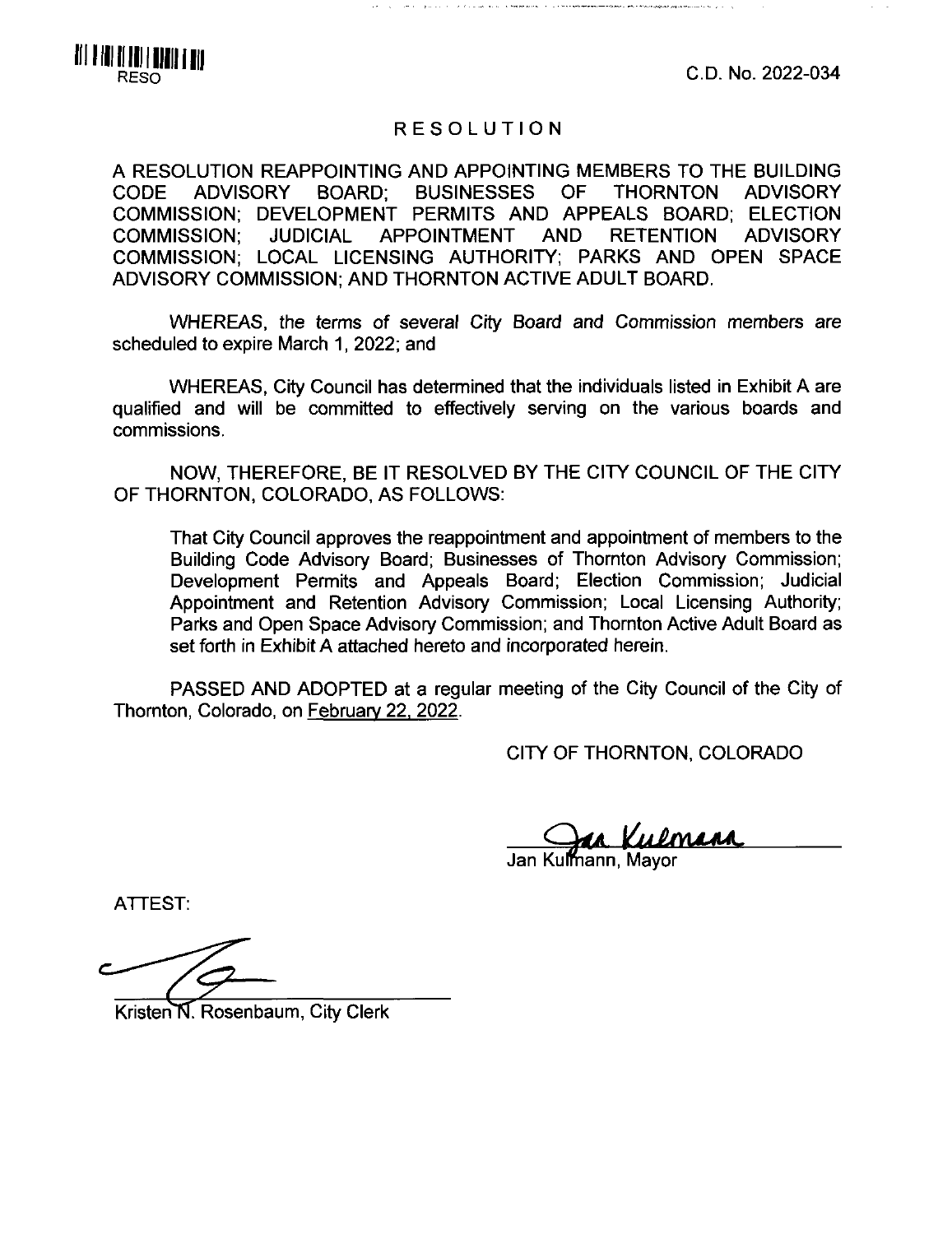$\tau$  is a  $\tau$  -  $\bar{\tau}$  -  $\bar{\tau}$  and  $\bar{\tau}$  are a second in

 $\Delta \sim 10$ 

## **EXHIBIT A BOARD AND COMMISSION APPOINTMENTS AND TERMS**

 $\langle \mathbf{v}, \mathbf{v} \rangle$  ,  $\langle \mathbf{v}, \mathbf{v} \rangle$  , where  $\langle \mathbf{v}, \mathbf{u} \rangle$ 

 $\alpha = \pi$  , as to require an extension of  $\alpha$ 

 $\mathcal{O}(N)$  . Then,  $\mathcal{O}(N)$  is a set of the result of  $\mathcal{O}(N)$  ,  $\mathcal{O}(N)$ 

| <b>BOARD/COMMISSION</b>                                                 | <b>TERM</b>           |
|-------------------------------------------------------------------------|-----------------------|
| <b>Building Code Advisory Board</b>                                     |                       |
| Michael Anderson                                                        | $3/1/2022 - 3/1/2026$ |
| Kerry Babin                                                             | $3/1/2022 - 3/1/2026$ |
|                                                                         |                       |
| <b>Businesses of Thornton Advisory</b><br>Commission                    |                       |
| <b>Ava Gomez</b>                                                        | $3/1/2022 - 3/1/2026$ |
| <b>Thomas Green</b>                                                     | $3/1/2022 - 3/1/2026$ |
| <b>Paul Gurien</b>                                                      | 3/1/2022 - 3/1/2026   |
| Robert Holt                                                             | $3/1/2022 - 3/1/2026$ |
| Jessica Jessen                                                          | $3/1/2022 - 3/1/2026$ |
| Ali Malik                                                               | $3/1/2022 - 3/1/2026$ |
| <b>Todd Waufle</b>                                                      | $3/1/2022 - 3/1/2026$ |
|                                                                         |                       |
| <b>Development Permits and Appeals</b><br><b>Board</b>                  |                       |
| Anna Sparks                                                             | $3/1/2022 - 3/1/2026$ |
| Prabodh Telang                                                          | $3/1/2022 - 3/1/2026$ |
| <b>Jeffrey Tompkins</b>                                                 | 3/1/2022 - 3/1/2026   |
|                                                                         |                       |
| <b>Election Commission</b>                                              |                       |
| <b>Terry Kish</b>                                                       | $3/1/2022 - 3/1/2026$ |
| Tutu Mulatu                                                             | 3/1/2022 - 3/1/2026   |
|                                                                         |                       |
| <b>Judicial Appointment and Retention</b><br><b>Advisory Commission</b> |                       |
| <b>Todd Fredrickson</b>                                                 | 3/1/2022 - 3/1/2026   |
| Mary Payne                                                              | $3/1/2022 - 3/1/2026$ |
| Sandra Wolfe                                                            | $3/1/2022 - 3/1/2026$ |
|                                                                         |                       |
| <b>Local Licensing Authority</b>                                        |                       |
| Jeannette Riggans                                                       | 3/1/2022 - 3/1/2026   |
| Sandra Wolfe                                                            | 3/1/2022 - 3/1/2026   |
| Jeanette Woll                                                           | $3/1/2022 - 3/1/2026$ |
| Larry Woog                                                              | $3/1/2022 - 3/1/2026$ |